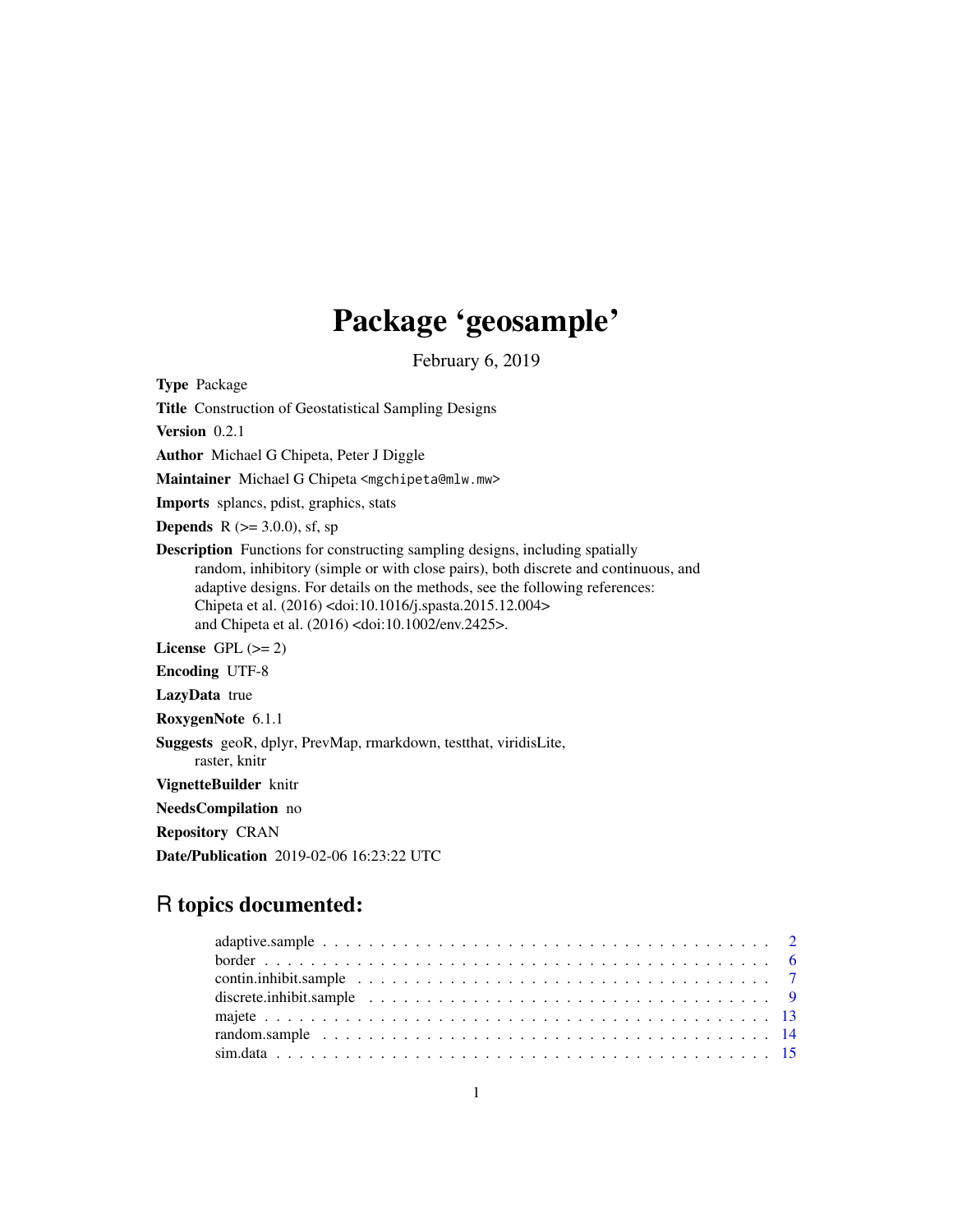#### <span id="page-1-0"></span>**Index** [17](#page-16-0)

adaptive.sample *Spatially adaptive sampling*

# Description

Draw an additional sample from a set of available locations in a defined geographical region, imposing a minimum distance between any two sampled units and taking into account existing data from previously sampled locations. The algorithm allows the user to specify either a *prediction variance (PV)* criterion or an *exceedance probability (EP)* criterion to choose new sampling locations. The function accepts either sf or sp objects.

# Usage

```
adaptive.sample(obj1, obj2, pred.var.col = NULL, excd.prob.col = NULL,
 batch.size = 1, delta, criterion, poly = NULL, plotit = TRUE)
```
# Arguments

| obj1          | a sf or sp object of <b>locations available for sampling</b> , where each line contains<br>the coordinates of a spatial location, a prediction variance or an exceedance<br>probability at that location and, optionally, values of one or more covariates.<br>NOTE that only one of the two quantities (i.e. PV or EP) is required to add<br>samples adaptively. Locations that meet the specified selection criterion are<br>equally likely to be sampled subject to spatial contraints. See criterion and<br><b>Details</b> for more information. |
|---------------|------------------------------------------------------------------------------------------------------------------------------------------------------------------------------------------------------------------------------------------------------------------------------------------------------------------------------------------------------------------------------------------------------------------------------------------------------------------------------------------------------------------------------------------------------|
| obj2          | a sf or sp object of locations previously sampled. Each line corresponds<br>to one spatial location. It must contain values of 2D coordinates and may<br>also contain the values of one or more covariates. The initial sample locations<br>design can be generated from random.sample, discrete.inhibit.sample,<br>contin.inhibit.sample or some other design.                                                                                                                                                                                      |
| pred.var.col  | a scalar of length one indicating the column number corresponding to predic-<br>tion variance at each spatial location in obj1. This is required if criterion =<br>"predvar". See 'criterion' and Details for information.                                                                                                                                                                                                                                                                                                                           |
| excd.prob.col | a scalar of length one indicating the column number corresponding to exceedance<br>probabilities at each spatial location in obj1. This is required if criterion =<br>"exceedprob". See 'criterion' and Details for information.                                                                                                                                                                                                                                                                                                                     |
| batch.size    | a non-negative integer giving the number of adaptively chosen locations to be<br>added to the existing sample (design).                                                                                                                                                                                                                                                                                                                                                                                                                              |
| delta         | minimum permissible distance between any two locations in the sample.                                                                                                                                                                                                                                                                                                                                                                                                                                                                                |
| criterion     | criterion used for choosing new locations $x^*$ . Use "predvar" for <b>prediction</b><br>variance or "exceedprob" for exceedance probablity. See the Details section<br>for more information.                                                                                                                                                                                                                                                                                                                                                        |
| poly          | 'optional', a sf or sp polygon object in which the design sits. The default is the<br>bounding box of points given by obj1.                                                                                                                                                                                                                                                                                                                                                                                                                          |
| plotit        | 'logical' specifying if graphical output is required. Default is plotit $=$ TRUE.                                                                                                                                                                                                                                                                                                                                                                                                                                                                    |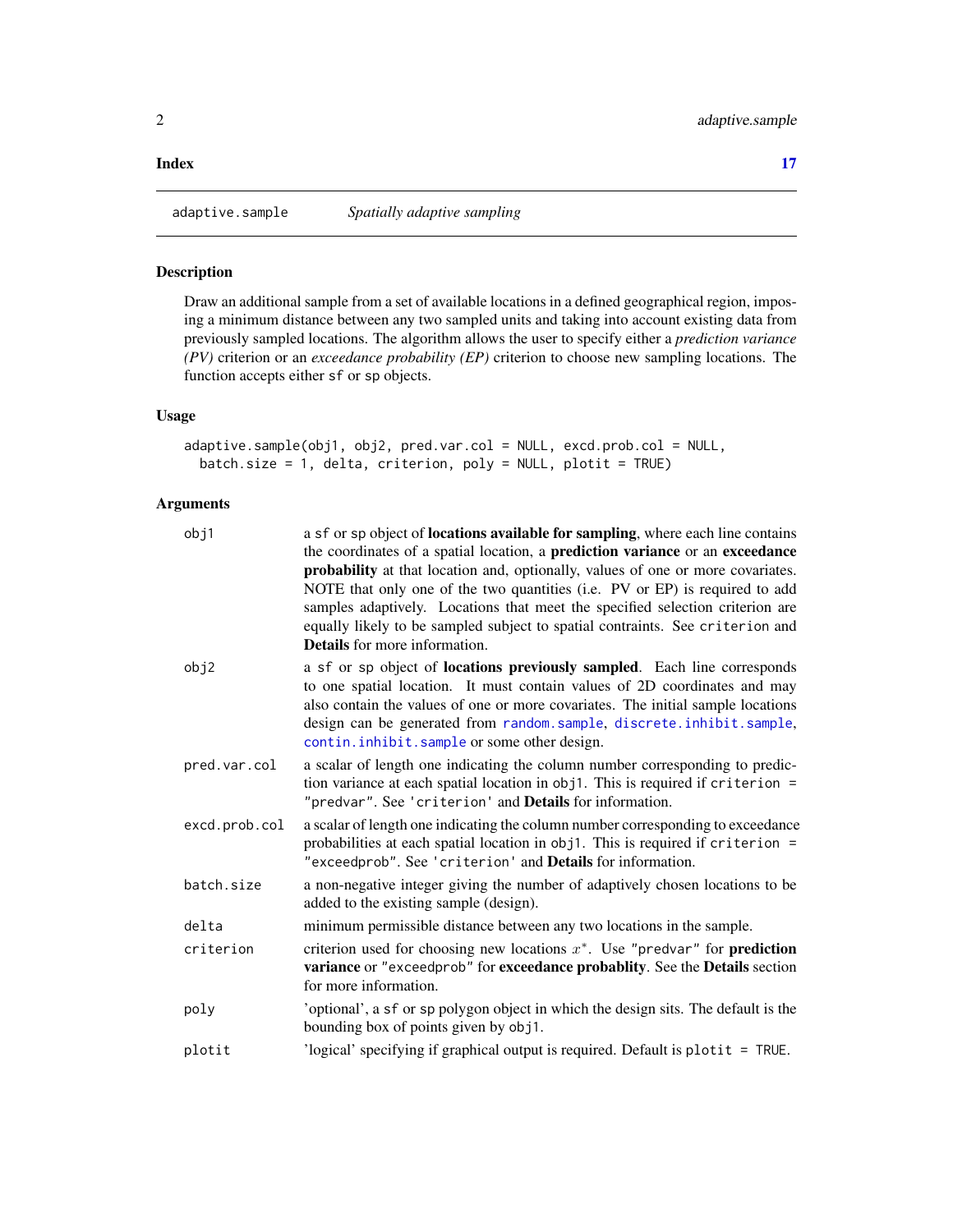# adaptive.sample 3

### Details

For the predictive target  $T = S(x)$  at a particular location x, given an initial set of sampling locations  $X_0 = (x_1, \ldots, x_{n0})$  the available set of additional sampling locations is  $A_0 = X * \X_0$ . To mimic spatially continuous sampling, the initial set should be a fine grid to cover the region of interest

Define the following notation:

- $\mathcal{X}^*$  is the set of all potential sampling locations, with number of elements  $n^*$ .
- $X_0$  is the initial sample, with number of elements  $n_0$ .
- *b* is the batch size.
- $n = n_0 + kb$  is the total sample size.
- $\mathcal{X}_j, j \geq 1$  is the set of locations added in the  $j^{th}$  batch, with number of elements b.
- $A_j = \mathcal{X}^* \setminus \mathcal{X}_0 \cup \ldots \cup X_j$  is the set of available locations after addition of the  $j^{th}$  batch.

# 1. Prediction variance criterion.

For each  $x \in A_0$ , denote by  $PV(x)$  the prediction variance,  $Var(T|Y_0)$ . The algorithm then proceeds as follows.

- Step 1. Use a non-adaptive design to determine  $\mathcal{X}_0$ .
- Step 2. Set  $j = 0$ .
- Step 3. For each  $x \in A_i$ , calculate  $PV(x)$ .
	- Step 3.(i) choose  $x^* = \arg \max_{A_j} PV(x)$ ,

- Step 3.(ii) if  $||x^* - x_i|| > \delta, \forall i = 1, ..., n_0 + jb$ , add  $x^*$  to the design,

- Step 4. Repeat step 3 until b locations have been added to form the set  $X_{j+1}$ .
- Step 5. Set  $A_j = A_{j=1} \setminus \mathcal{X}_j$  and we update j to  $j+1$ .
- Step 6. Repeat steps 3 to 5 until the total number of sampled locations is n or  $A_j = \emptyset$ .

# 2. Exceedance probability criterion.

For each  $x \in A_0$ , denote by  $E P(x)$  the exceedance probability,  $P[\{T(x) > t | y_0\} - 0.5]$  for a specified threshold *t*. The algorithm proceeds as above, with changes only in step 3, as follows.

- Step 3. For each  $x \in A_i$ , calculate  $EP(x)$ .
	- Step 3.(i) choose  $x^* = \arg \min_{A_j} EP(x)$ .

#### Value

A list with the following four components:

total.size: the total number of locations,  $n$ , sampled.

delta: the value of  $\delta$ .

criterion: the sample selection criterion used for adaptive sampling.

sample.locs: a list of objects for sample locations. It has the following components.

curr. sample: a sf or sp object of dimension n by 2 containing all sampled locations, where n is the total sample size (initial plus newly added sample locations).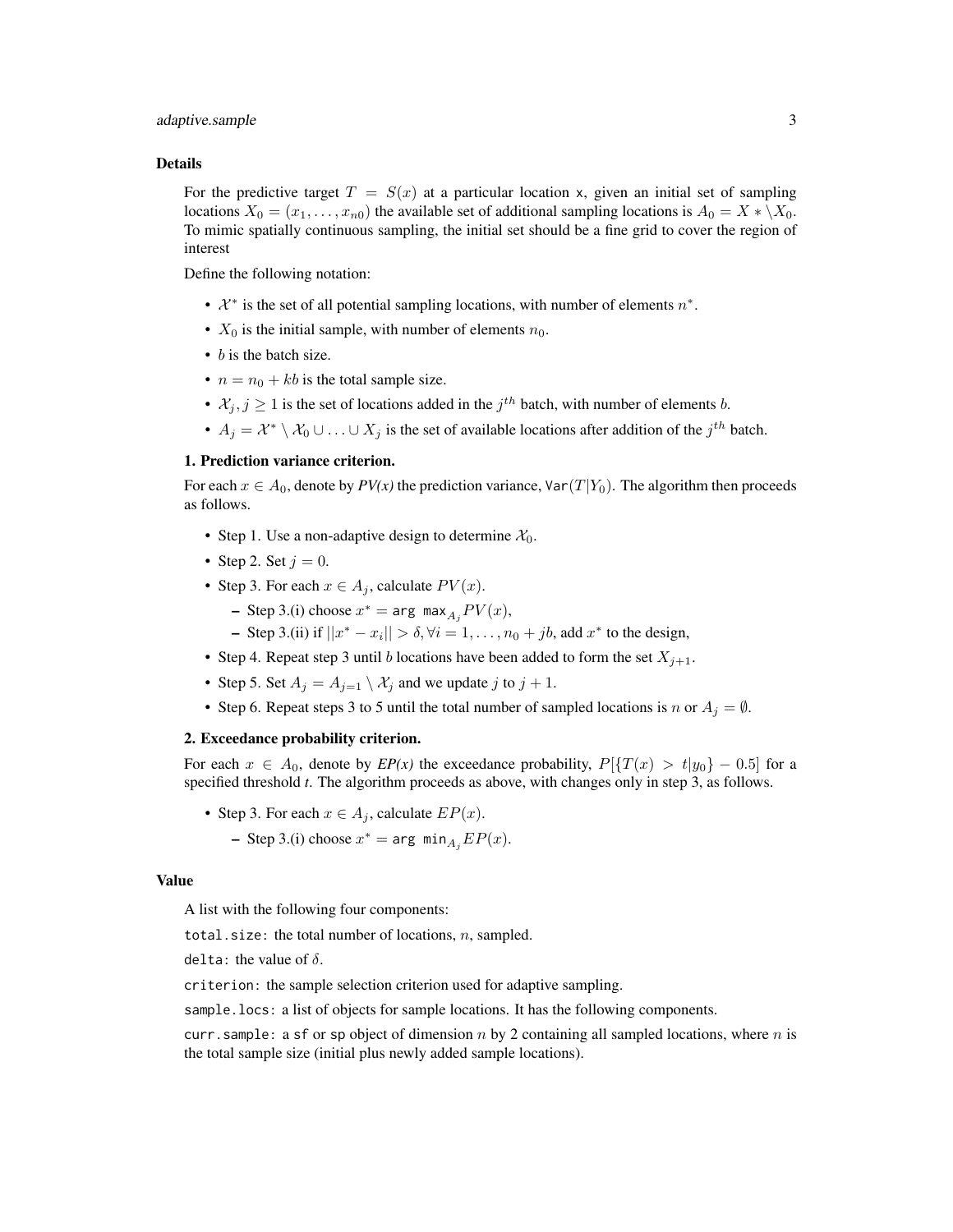prev. sample: a sf or sp object of dimension  $n_i$  by 2 containing initial sample locations, where  $n_i < n$ .

added.sample: a sf or sp object of dimension  $n_a$  by 2 containing additional sample locations, i.e. adaptively sampled locations, where  $n_a = b$ , the batch size.

# Note

The function can only add a single batch at a time.

#### Author(s)

Michael G. Chipeta <mchipeta@mlw.mw>

Peter J. Diggle <p.diggle@lancaster.ac.uk>

# References

Chipeta M G, Terlouw D J, Phiri K S and Diggle P J. (2016a). Adaptive geostatistical design and analysis for prevalence surveys, *Spatial Statistics* 15, pp. 70-84.

Giorgi E and Diggle P J. (2017). PrevMap: an R package for prevalence mapping. *Journal of Statistical Software*. 78:1-29, doi: 10.18637/jss.v078.i08

Kabaghe A N, Chipeta M G, McCann R S, Phiri K S, Van Vugt M, Takken W, Diggle P J, and Terlouw D J. (2017). Adaptive geostatistical sampling enables efficient identification of malaria hotspots in repeated cross-sectional surveys in rural Malawi, *PLoS One* 12(2) pp. e0172266

# See Also

[discrete.inhibit.sample](#page-8-1) and [contin.inhibit.sample](#page-6-1)

# Examples

```
#example using toy datasets
#1. sampling locations with associated prediction variance and exceedance probabilities
set.seed(1234)
xy.all <- expand.grid(x = seq(0,1, 1 = 10),y = seq(0,1, 1 = 10))
xy.all$predvar <- runif(100, min=0, max = 2.5)
xy.all$exceedprob <- runif(100, min = 0, max = 1)
obj1 \leftarrow sf::st_as_sf(xy.all, coords = c('x', 'y'))#2. initial sample design
set.seed(1234)
xy.sample <- discrete.inhibit.sample(obj = obj1, size = 70,
                                     delta = 0.075, k = 0,
                                     plotit = TRUE)
init.design <- xy.sample$sample.locs
#3. adaptive sampling designs
#a. using prediction variance criterion
adapt.design.pv <- adaptive.sample(obj1 = obj1, obj2 = init.design,
                                   pred.var.col = 1, criterion = "predvar",
                                   delta = 0.1, batch.size = 10,
```
<span id="page-3-0"></span>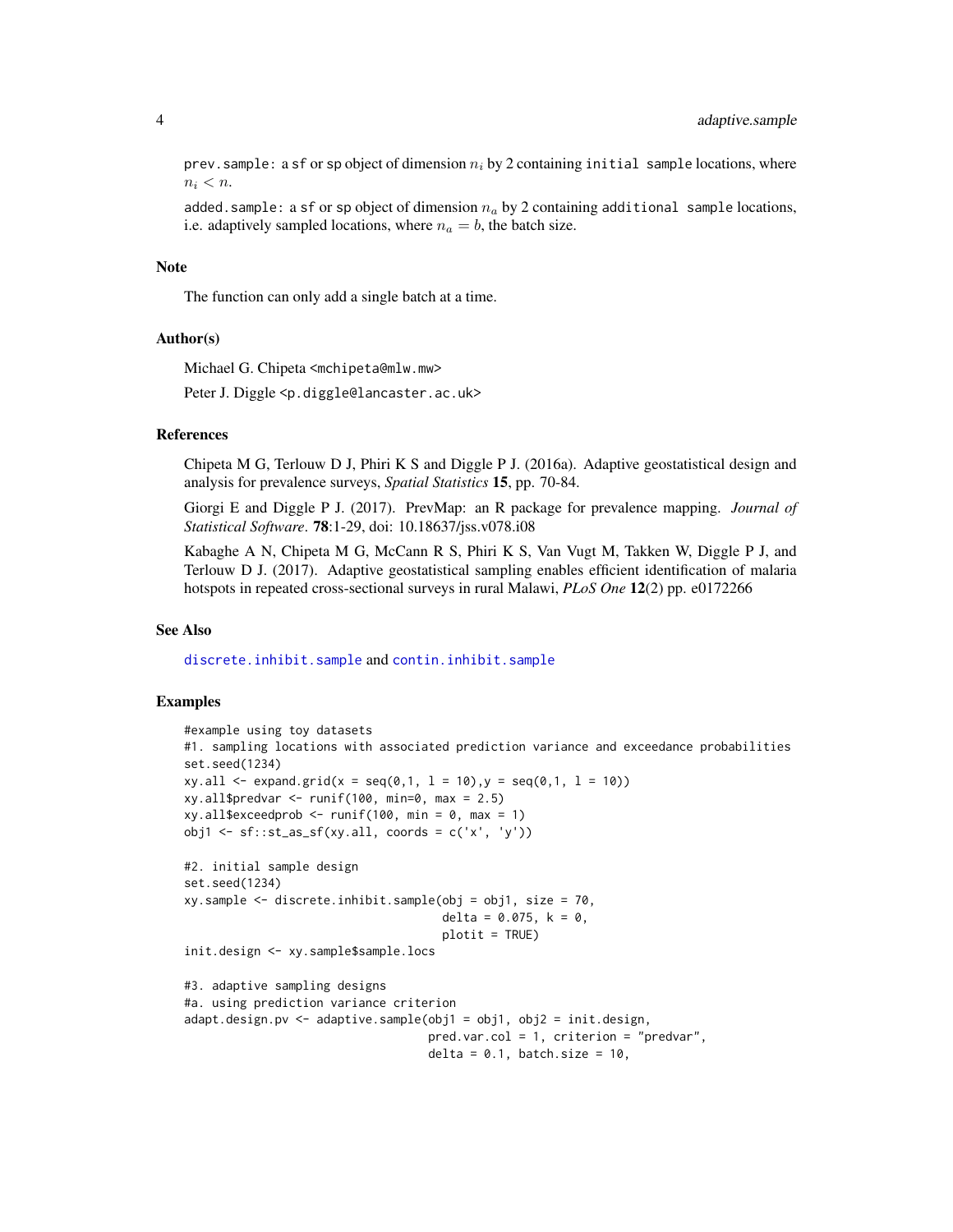```
poly = NULL, plotit = TRUE)
#b. using exceedance probability criterion
adapt.design.ep <- adaptive.sample(obj1 = obj1, obj2 = init.design,
                                    excd.prob.col = 2, criterion = "exceedprob",
                                    delta = 0.1, batch.size = 10,
                                    poly = NULL, plotit = TRUE)
## Not run:
data("sim.data")
library("PrevMap")
library("sf")
#1. Generate inhibitory design without close pairs using discrete.inhibit.sample().
set.seed(1234)
xy.sample <- discrete.inhibit.sample(obj = sim.data, size = 100, delta = 0.075,
                                      k = 0, plotit = TRUE)
names(xy.sample)
init.design <- xy.sample$sample.locs
#2. Data analysis
knots <- as.matrix(expand.grid(seq(-0.2, 1.2, length = 15),
                                seq(-0.2, 1.2, length = 15)))
lr.mcmc < - control.mcmc.MCML(n,sim = 10000, burnin = 1000, thin = 6)par0.lr <- c(0.001, 1, 0.4)
fit.MCML.lr <- binomial.logistic.MCML(y \sim 1,
                               units.m = \nuunits.m, coords = \nust_coordinates(init.design),
                                data = init.design, par\theta = par\theta.lr, fixed.rel.nugget = \theta,
                                     start.cov.pars = par0.lr[3], control.mcmc = lr.mcmc,
                                       low.random = TRUE, knots = knots, kappa = 1.5,method = "nlminb", messages = TRUE,
                                       plot.correlogram = FALSE)
summary(fit.MCML.lr, log.cov.pars = FALSE)
# Note: parameter estimation above can and should be repeated several times with updated starting
```

```
#3. Plug-in prediction using estimated parameters
pred.MCML.lr <- spatial.pred.binomial.MCML(object = fit.MCML.lr,
                                           control.mcmc = lr.mcmc,
                                           grid.pred = st_coordinates(sim.data),
                                           type = "joint", messages = TRUE,
                                           scale.predictions = "prevalence",
                                           standard.errors = TRUE, thresholds = 0.45,
                                           scale.thresholds = "prevalence")
```
#4. Visualisation of analysis from initial sample

# values for the covariance function.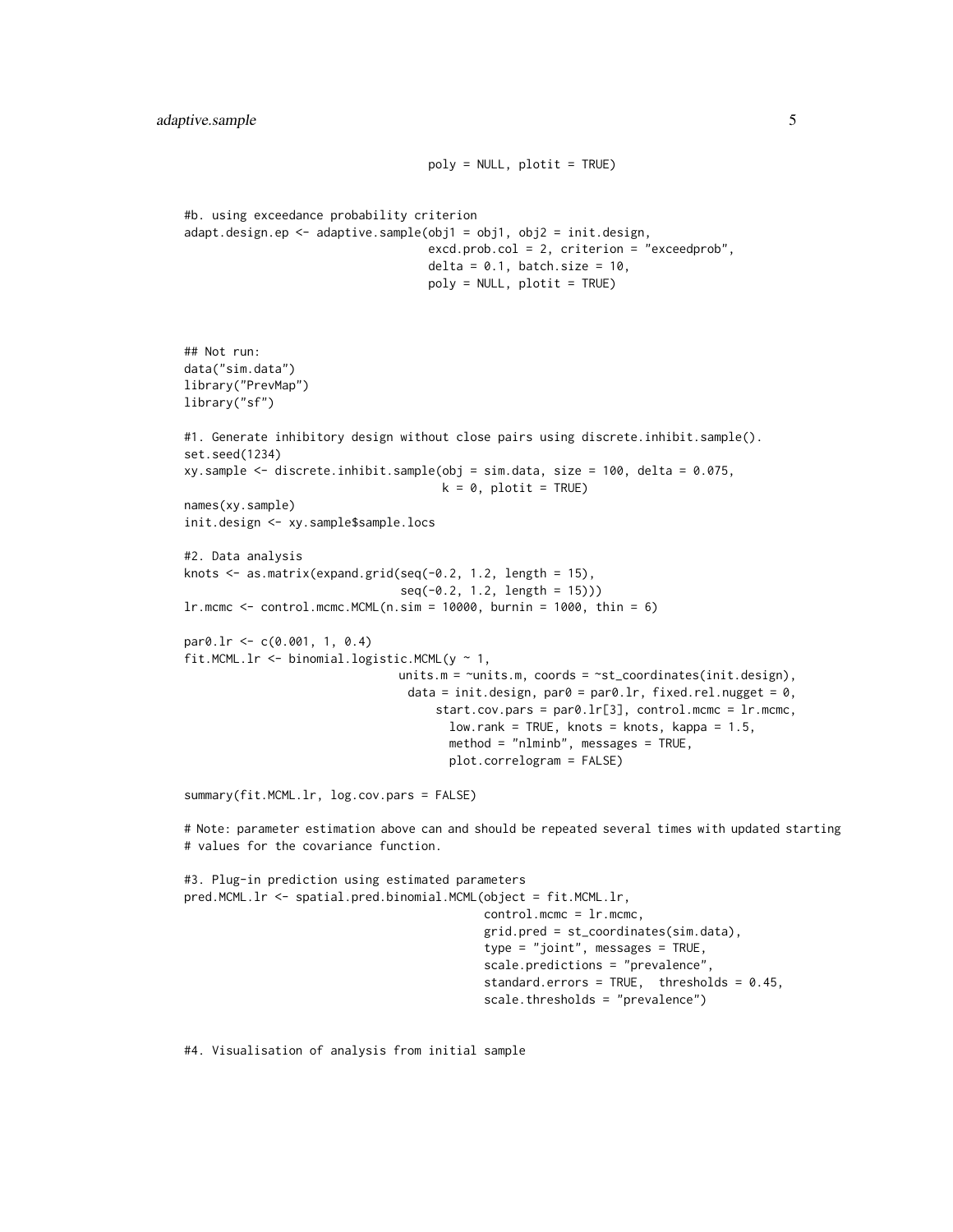```
plot(pred.MCML.lr, type = "prevalence", summary = "predictions",
     zlim = c(0, 1), main = "Prevalence - predictions")
contour(pred.MCML.lr, "prevalence", "predictions",
        zlim = c(0, 1), levels = seq(0.1, 0.9, 0.1), add = TRUE)
plot(pred.MCML.lr, summary = "exceedance.prob",
     zlim = c(0, 1), main = "Prevalence - exceedance probability")
contour(pred.MCML.lr, summary = "exceedance.prob",
        zlim = c(0, 1), levels = seq(0.1, 0.3, 0.1), add = TRUE)
plot(pred.MCML.lr, type = "prevalence", summary = "standard.errors",
     main = "Prevalence - standard errors")
#5. Adaptive sampling
#create data frame of ingredients to adaptive sampling from spatial predictions above
obj1 <- as.data.frame(cbind(pred.MCML.lr$grid,
                            c(pred.MCML.lr$prevalence$standard.errors)^2,
                            pred.MCML.lr$exceedance.prob))
colnames(obj1) <- c("x", "y", "pred.var", "exceed.prob")
obj1 \leftarrow sf::st_as_sf(obj1, coords = c('x', 'y'))#adaptive sampling using prediction variance criterion.
adapt.design.pv <- adaptive.sample(obj1 = obj1, obj2 = init.design,
                                   pred.var.col = 1, excd.prob.col = 2,
                                   criterion = "predvar", delta = 0.08,
                                   batch.size = 10, poly = NULL, plotit = TRUE)
#adaptive sampling using exceedance probability criterion.
adapt.design.ep <- adaptive.sample(obj1 = obj1, obj2 = init.design,
                                   pred.var.col = 1, excd.prob.col = 2,
                                   criterion = "exceedprob", delta = 0.08,
                                   batch.size = 10, poly = NULL, plotit = TRUE)
## End(Not run)
```
border *Majete study area borders*

#### Description

This data-set contains the borders for Majete *focal area A*, relating to the study of the prevalence of malaria in Chikhwawa district, southern Malawi. The data-set contains Geometry set for 1 feature.

- Geometry type: Polygon.
- dimension: XY.
- bbox: xmin: 654.6224 ymin: 8243.117 xmax: 664.3984 ymax: 8253.008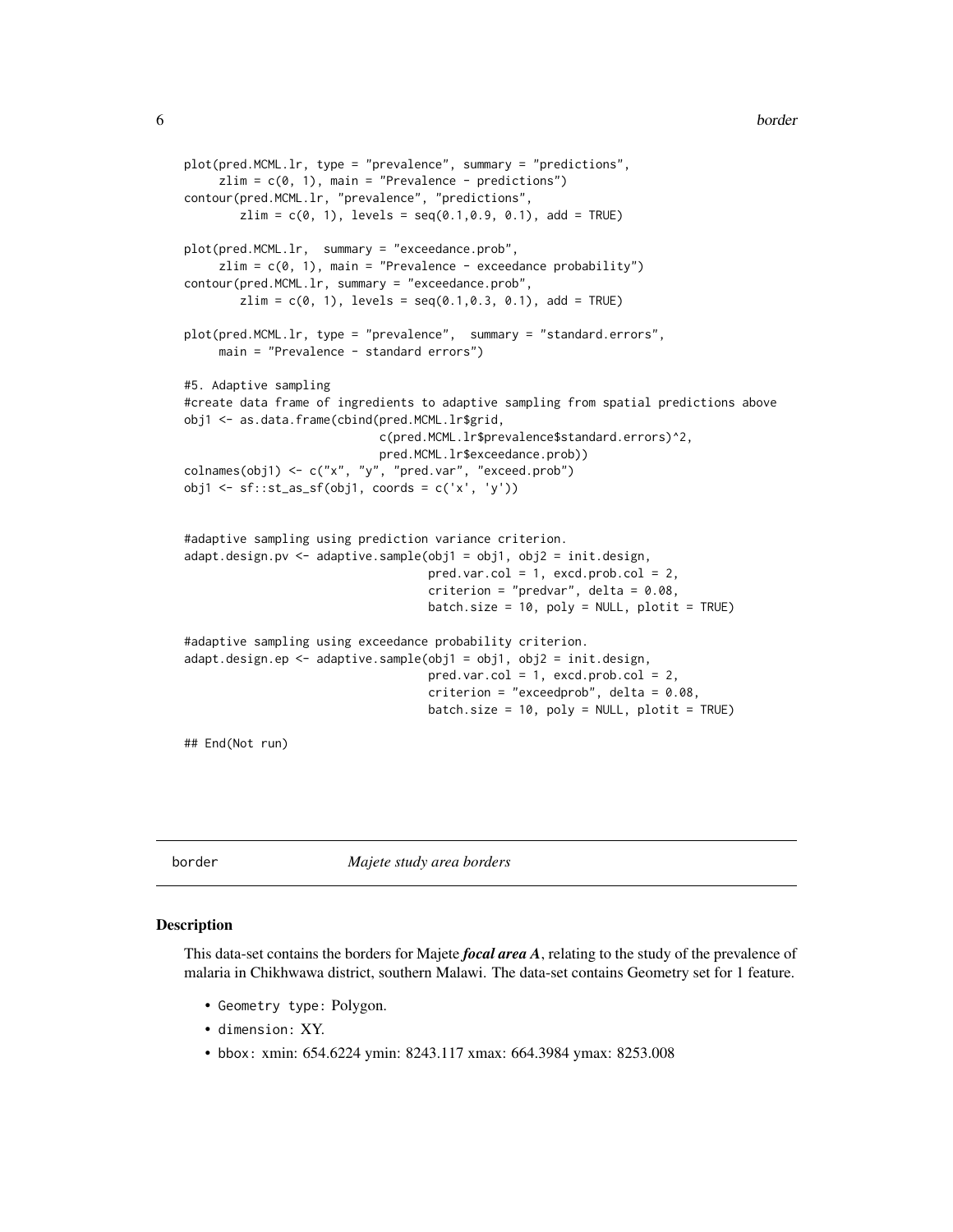# <span id="page-6-0"></span>contin.inhibit.sample 7

- epsg (SRID): 32736
- proj4string: +proj=utm +zone=36 +south +datum=WGS84 +units=m +no\_defs

# Usage

```
data("border")
```
# Format

Simple feature polygon

<span id="page-6-1"></span>contin.inhibit.sample *Spatially continuous sampling*

# Description

Draws a spatially continous sample of locations within a polygonal sampling region according to an "inhibitory plus close pairs" specification.

# Usage

```
contin.inhibit.sample(poly, size, delta, delta.fix = FALSE, k = 0,
  rho = NULL, ntries = 10000, plotit = TRUE)
```
# Arguments

| poly      | a sf or sp polygon in which to generate the design.                                                                                                                                                                                            |
|-----------|------------------------------------------------------------------------------------------------------------------------------------------------------------------------------------------------------------------------------------------------|
| size      | a non-negative integer giving the total number of locations to be sampled.                                                                                                                                                                     |
| delta     | minimum permissible distance between any two locations in preliminary sam-<br>ple. This can be allowed to vary with the number of 'close pairs' if a simple<br>inhibitory design is compared to one of the inhibitory plus close pairs design. |
| delta.fix | logical' specifies whether delta is fixed or allowed to vary with number of<br>close pairs k. Default is delta. $fix = FALSE$ .                                                                                                                |
| k         | number of locations in preliminary sample to be replaced by near neighbours<br>of other preliminary sample locations to form close pairs (integer between 0<br>and size/2). A simple inhibitory deisgn is generated when $k = 0$ .             |
| rho       | maximum distance between the two locations in a 'close-pair'.                                                                                                                                                                                  |
| ntries    | number of rejected proposals after which the algorithm will terminate.                                                                                                                                                                         |
| plotit    | 'logical' specifying if graphical output is required. Default is plot $t = TRUE$ .                                                                                                                                                             |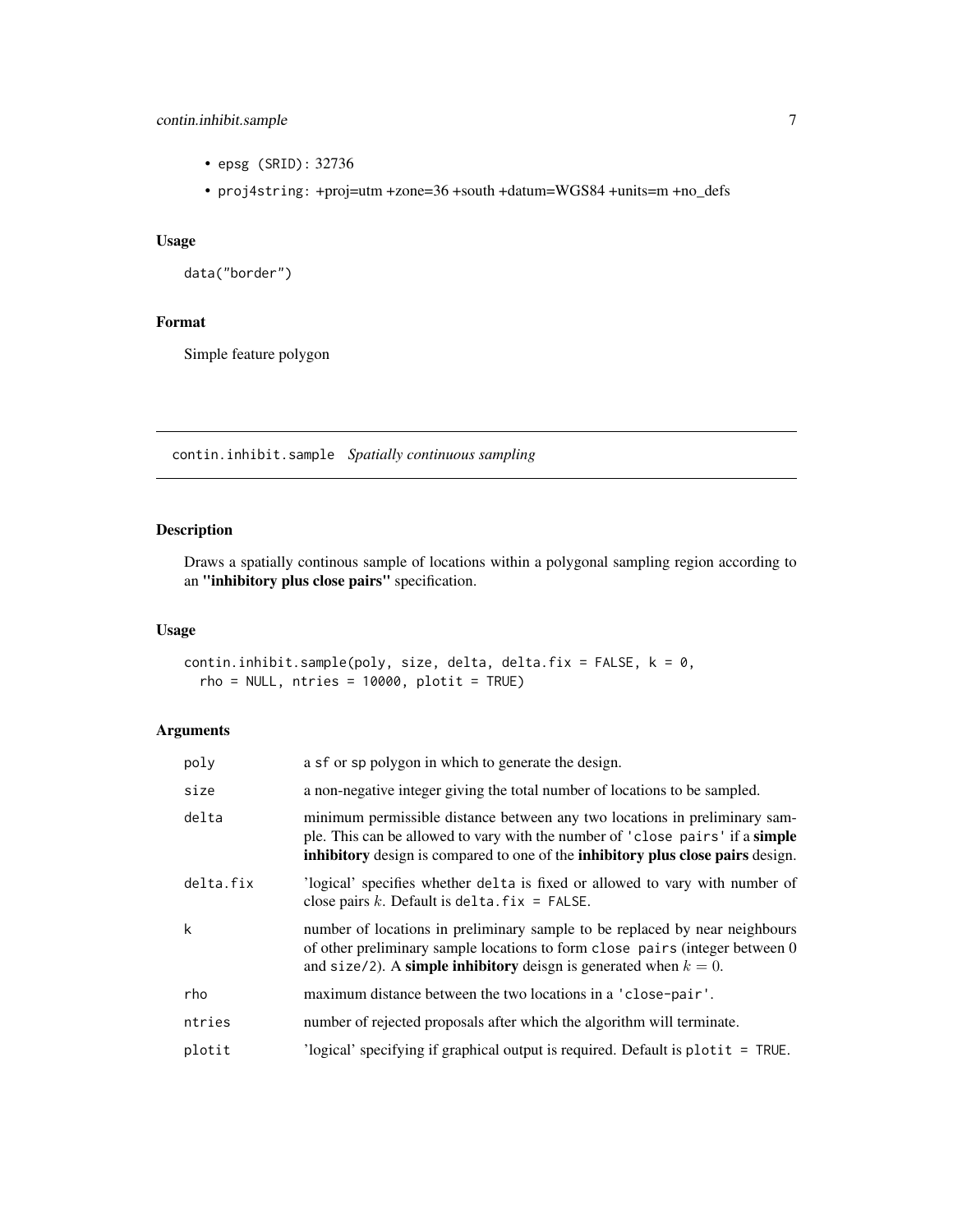# Details

To draw a simple inhibitory  $(SI)$  sample of size n from a spatially continuous region A, with the property that the distance between any two sampled locations is at least delta, the following algorithm is used.

- Step 1. Set  $i = 1$  and generate a point  $x_1$  uniformly distributed on  $\mathcal{D}$ .
- Step 2. Generate a point x uniformly distributed on  $\mathcal D$  and calculate the minimum,  $d_{\min}$ , of the distances from  $x_i$  to all  $x_j : j \leq i$ .
- Step 3. If  $d_{\min} \ge \delta$ , increase i by 1, set  $x_i = x$  and return to step 2 if  $i \le n$ , otherwise stop;
- Step 4. If  $d_{\text{min}} < \delta$ , return to step 2 without increasing *i*.

# Sampling close pairs of points.

For some purposes, it is desirable that a spatial sampling scheme include pairs of closely spaced points, resulting in an inhibitory plus close pairs (ICP) design. In this case, the above algorithm requires the following additional steps to be taken. Let  $k$  be the required number of close pairs. Choose a value rho such that a close pair of points will be a pair of points separated by a distance of at most rho.

- Step 5. Set  $j = 1$  and draw a random sample of size 2 from integers  $1, 2, \ldots, n$ , say  $(i_1, i_2)$ ;
- Step 6. Replace  $x_{i_1}$  by  $x_{i_2} + u$ , where u is uniformly distributed on the disc with centre  $x_{i_2}$ and radius rho, increase i by 1 and return to step 5 if  $i \leq k$ , otherwise stop.

When comparing a SI design to one of the ICP designs, the inhibitory components should have the same degree of spatial regularity. This requires  $\delta$  to become a function of k namely

$$
\delta_k = \delta_0 \sqrt{n/(n-k)}
$$

with  $\delta_0$  held fixed.

# Value

a list with the following four components:

size: the total number of sampled locations.

delta: the value of  $\delta$  after taking into account the number of close pairs k. If delta. fix = TRUE, this will be  $\delta$  input by the user.

 $k$ : the number of close pairs included in the sample (for **inhibitory plus close pairs** design).

sample.locs: a sf or sp object containing coordinates of dimension n by 2 containing the sampled locations.

# Note

If 'delta' is set to 0, a completely random sample is generated. In this case, 'close pairs' are not permitted and rho is irrelevant.

#### Author(s)

Michael G. Chipeta <mchipeta@mlw.mw>

Peter J. Diggle <p.diggle@lancaster.ac.uk>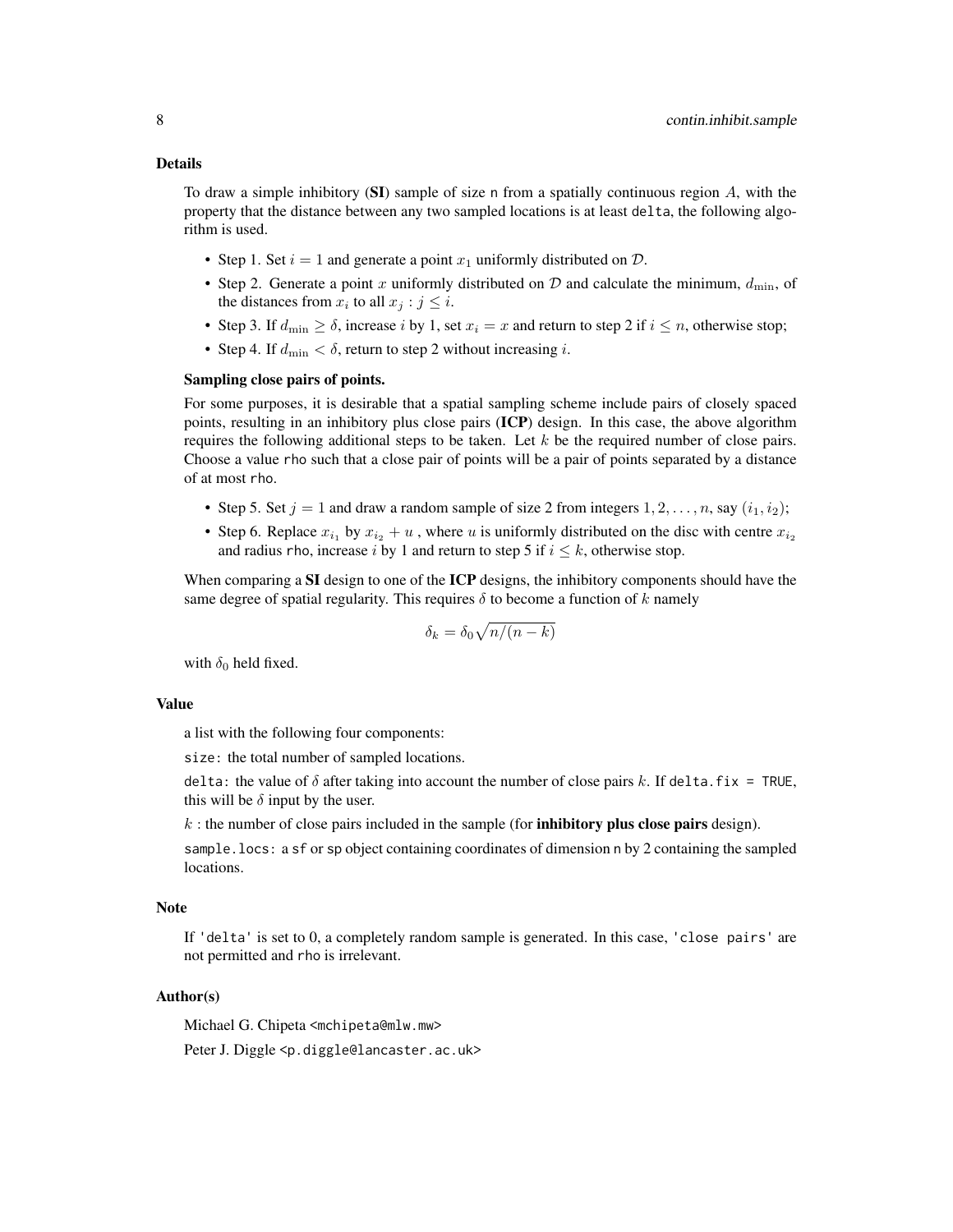# <span id="page-8-0"></span>References

Chipeta M G, Terlouw D J, Phiri K S and Diggle P J. (2016b). Inhibitory geostatistical designs for spatial prediction taking account of uncertain covariance structure, *Enviromentrics*, pp. 1-11.

# See Also

[random.sample](#page-13-1) and [discrete.inhibit.sample](#page-8-1)

# Examples

```
library("geoR")
library("sf")
data("parana")
poly <- parana$borders
poly <- matrix(c(poly[,1],poly[,2]),dim(poly)[1],2,byrow=FALSE)
#convert matrix to polygon
poly <- st_sf(st_sfc(st_polygon(list(as.matrix(poly)))))
#poly <- as(poly, "Spatial")
poly
# Generate spatially regular sample
set.seed(5871121)
xy.sample1 <- contin.inhibit.sample(poly=poly,size = 100, delta = 30, plotit = TRUE)
# Generate spatially regular sample with 10 close pairs
set.seed(5871122)
xy.sample2 <- contin.inhibit.sample(poly,size = 100, delta = 30,
                                    k = 5, rho = 15, plotit = TRUE)
# Generate spatially regular sample with 10 close pairs
set.seed(5871123)
xy.sample3 <- contin.inhibit.sample(poly,size = 100, delta = 30, delta.fix = TRUE,
                                    k = 10, rho = 15, plotit = TRUE)
```
<span id="page-8-1"></span>discrete.inhibit.sample

*Spatially discrete sampling*

# **Description**

Draw a spatially discrete sample from a specified set of spatial locations within a polygonal sampling region according to an "inhibitory plus close pairs" specification.

# Usage

```
discrete.inhibit.sample(obj, size, delta, delta.fix = FALSE, k = 0,
 cp.criterion = NULL, zeta, ntries = 10000, poly = NULL,
 plotit = TRUE)
```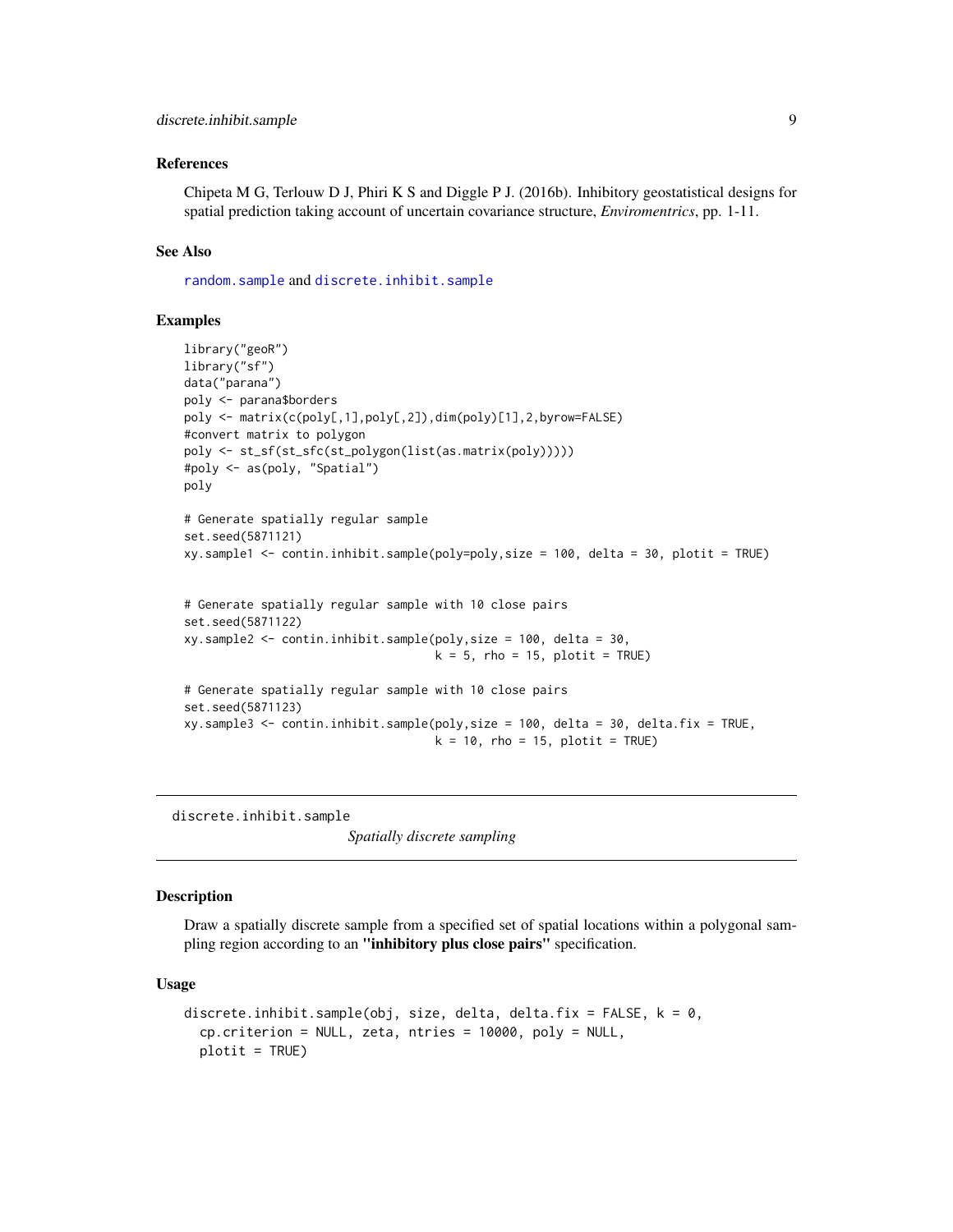# Arguments

| obj          | a sf or sp object where each line corresponds to a spatial location containing<br>values of two-dimensional coordinates and, optionally, the values of one or more<br>associated values, typically an outcome of interest and any associated covariates.                                                                                                                                                                      |
|--------------|-------------------------------------------------------------------------------------------------------------------------------------------------------------------------------------------------------------------------------------------------------------------------------------------------------------------------------------------------------------------------------------------------------------------------------|
| size         | a non-negative integer giving the total number of locations to be sampled.                                                                                                                                                                                                                                                                                                                                                    |
| delta        | minimum permissible distance between any two locations in preliminary sam-<br>ple. This can be allowed to vary with number of 'close pairs' if a simple<br>inhibitory design is compared to one of the inhibitory plus close pairs design.                                                                                                                                                                                    |
| delta.fix    | 'logical' specifies whether 'delta' is fixed or allowed to vary with number of<br>close pairs $k$ . Default is delta. $fix = FALSE$ .                                                                                                                                                                                                                                                                                         |
| k            | number of close-pair locations in the sample. Must be an integer between 0 and<br>size/2.                                                                                                                                                                                                                                                                                                                                     |
| cp.criterion | criterion for choosing close pairs $k$ . The "cp. zeta" criterion chooses loca-<br>tions not included in the initial sample, from the uniform distribution of a disk<br>with radius 'zeta' (NB: zeta argument must be provided for this criterion).<br>The "cp. neighb" criterion chooses nearest neighbours amongst locations not<br>included in the initial sample ('zeta' becomes trivial for 'cp.neighb' crite-<br>rion). |
| zeta         | maximum permissible distance (radius of a disk with center $x_j^*, j = 1, \ldots, k$ )<br>within which a close-pair point is placed. See Details.                                                                                                                                                                                                                                                                             |
| ntries       | number of rejected proposals after which the algorithm terminates.                                                                                                                                                                                                                                                                                                                                                            |
| poly         | 'optional', a sf or sp polygon object in which the design sits. The default is the<br>bounding box of points given by obj.                                                                                                                                                                                                                                                                                                    |
| plotit       | 'logical' specifying if graphical output is required. Default is $plotit = TRUE$ .                                                                                                                                                                                                                                                                                                                                            |

# Details

To draw a sample of size n from a population of spatial locations  $X_i : i = 1, \ldots, N$ , with the property that the distance between any two sampled locations is at least  $\delta$ , the function implements the following algorithm.

- Step 1. Draw an initial sample of size *n* completely at random and call this  $x_i : i = 1, ..., n$ .
- Step 2. Set  $i = 1$ .
- Step 3. Calculate the smallest distance,  $d_{\min}$ , from  $x_i$  to all other  $x_j$  in the initial sample.
- Step 4. If  $d_{\min} \ge \delta$ , increase i by 1 and return to step 2 if  $i \le n$ , otherwise stop.
- Step 5. If  $d_{\min} < \delta$ , draw an integer j at random from  $1, 2, \ldots, N$ , set  $x_i = X_j$  and return to step 3.

Samples generated in this way exhibit more regular spatial arrangements than would random samples of the same size. The degree of regularity achievable will be influenced by the spatial arrangement of the population  $X_i : i = 1, ..., N$ , the specified value of  $\delta$  and the sample size n. For any given population, if n and/or  $\delta$  is too large, a sample of the required size with the distance between any two sampled locations at least  $\delta$  will not be achievable; the algorithm will then find  $n_s < n$ points that can be placed for the given parameters.

# Sampling close pairs of points.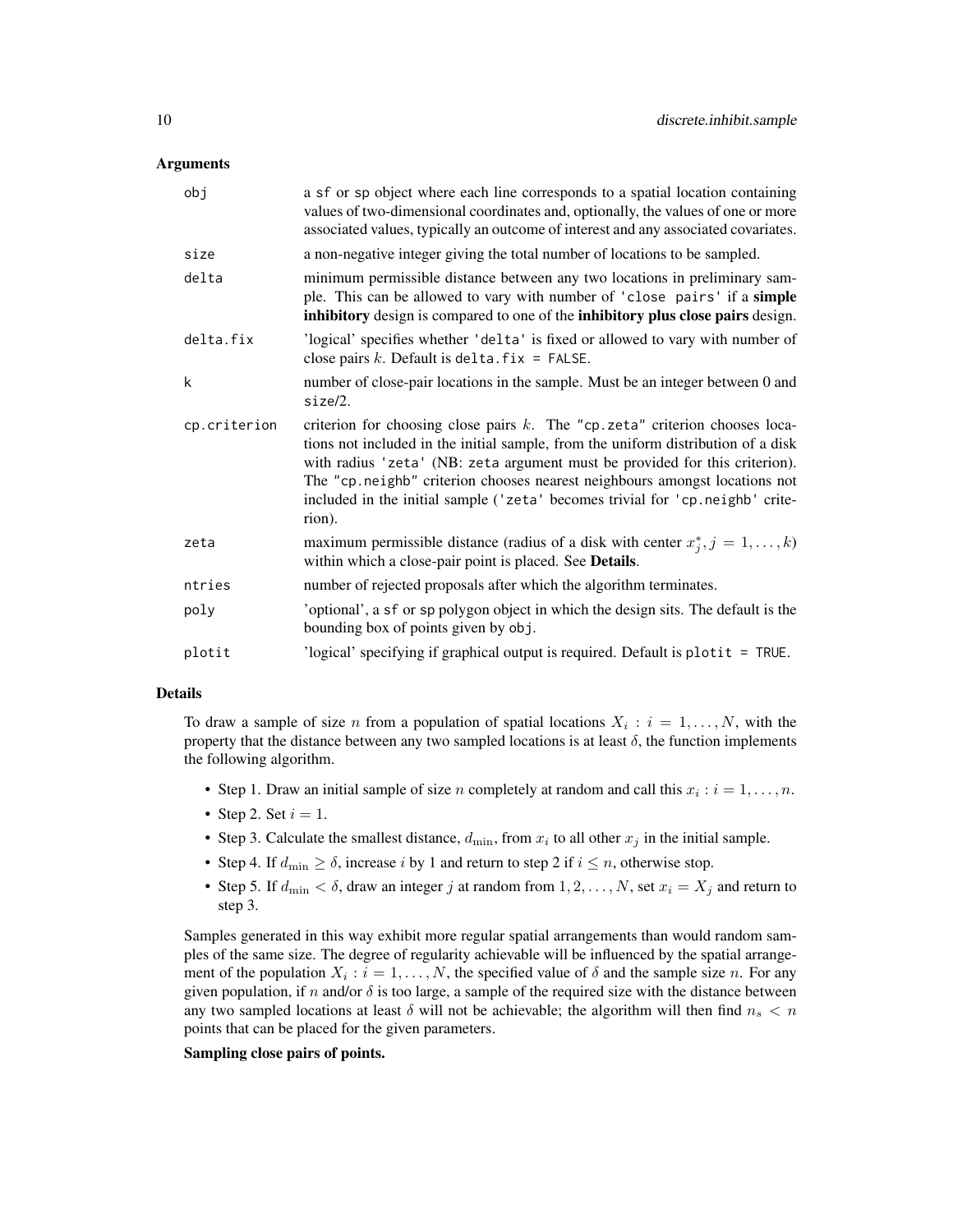For some purposes, typically when using the same sample for parameter estimation and spatial prediction, it is desirable that a spatial sampling scheme include pairs of closely spaced points x. The function offers two ways of specifying close pairs, either as the closest available unsampled point to an existing sampled point (cp.critetrion = cp.neighb), or as a random choice from amongst all available unsampled points within distance zeta of an existing sampled point (cp.criterion = cp.zeta). The algorithm proceeds as follows.

Let  $k$  be the required number of close pairs.

- Step 1. Construct a simple inhibitory design  $SI(n k, \delta)$ .
- Step 2. Sample k from  $x_1, \ldots, x_{n-k}$  without replacement and call this set  $x_j : j = 1, \ldots, k$ .
- Step 3. For each  $x_j$ :  $j = 1, \ldots, k$ , select a close pair  $x_{n-k+j}$  according to the specified criterion.

Note: Depending on the spatial configuration of potential sampling locations and, when the selection criterion cp.criterion = cp.zeta, the specified value of  $zeta$ , it is possible that one or more of the selected points  $x_j$  in Step 2 will not have an eligible "close pair". In this case, the algorithm will try find an alternative  $x_j$  and report a warning if it fails to do so.

# Value

a list with the following four components:

unique.locs: the number of unique sampled locations.

delta: the value of  $\delta$  after taking into account the number of close pairs k. If delta. fix = TRUE, this will be  $\delta$  input by the user.

 $k$ : the number of close pairs included in the sample (for **inhibitory plus close pairs** design).

sample.locs: a sf or sp object containing the final sampled locations and any associated values.

# **Note**

If 'delta' is set to 0, a completely random sample is generated. In this case, *'close pairs'* are not permitted and 'zeta' becomes trivial.

# Author(s)

Michael G. Chipeta <mchipeta@mlw.mw>

Peter J. Diggle <p.diggle@lancaster.ac.uk>

# References

Chipeta M G, Terlouw D J, Phiri K S and Diggle P J. (2016). Inhibitory geostatistical designs for spatial prediction taking account of uncertain covariance structure, *Enviromentrics*, pp. 1-11.

Diggle P J. (2014). *Statistical Analysis of Spatial and Spatio-Temporal Point Patterns.* 3rd ed., Boca Raton: CRC Press

Diggle P J and Lophaven S. (2006). Bayesian geostatistical design, *Scandinavian Journal of Statistics* 33(1) pp. 53 - 64.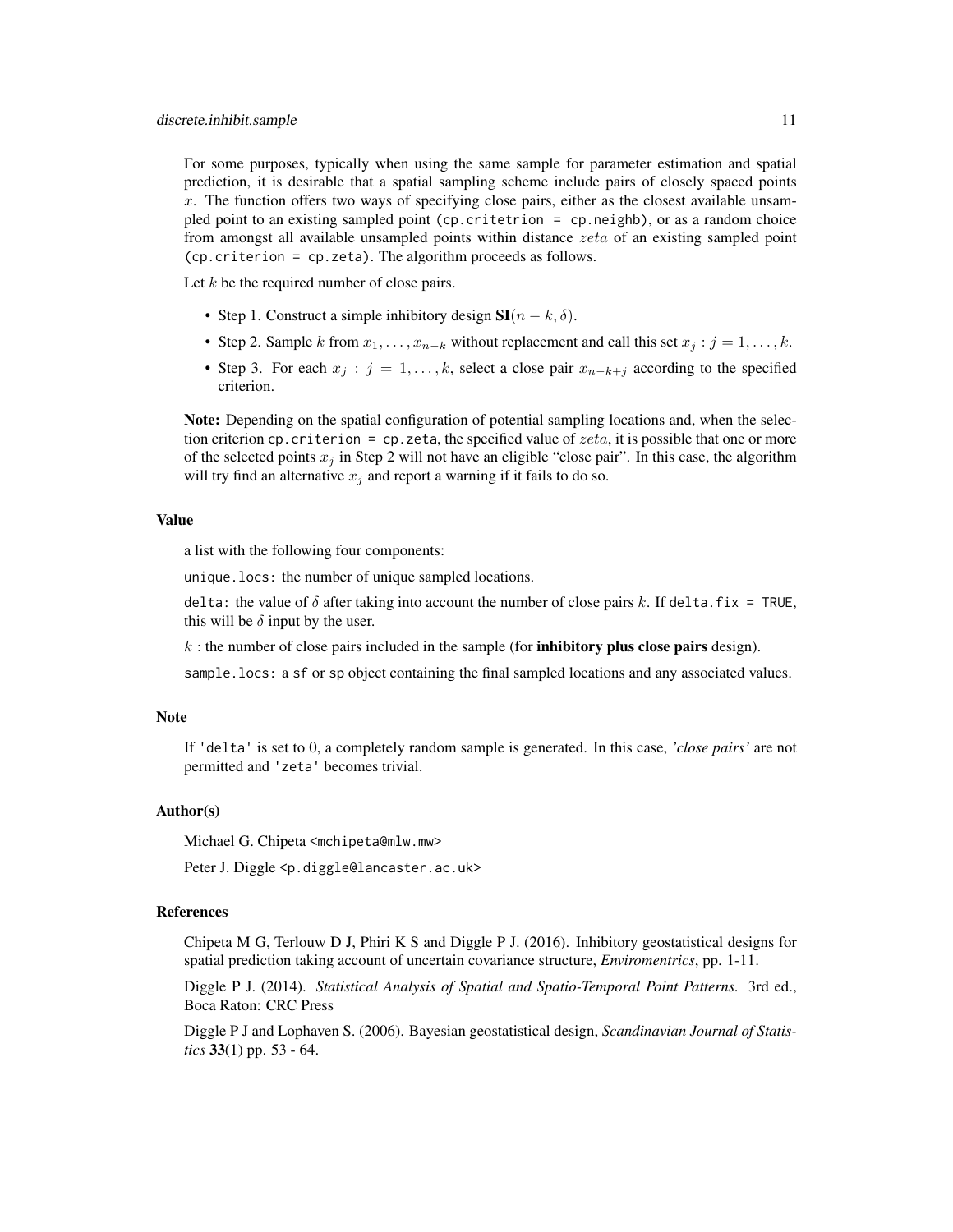# Examples

```
library("sf")
set.seed(1234)
x \leq -0.015+0.03*(1:33)xall \leftarrow rep(x,33)yall <- c(t(matrix(xall,33,33)))
xy <- cbind(xall,yall)+matrix(-0.0075+0.015*runif(33*33*2),33*33,2)
# Convert to SF object
xy <- xy %>%
  as.data.frame %>%
  sf::st_as_sf(coords = c(1,2))# Plot the points
plot(st_geometry(xy),pch=19,cex=0.25,xlab="longitude",ylab="latitude",
     cex.lab=1,cex.axis=1,cex.main=1, axes = TRUE)
# Generate spatially random sample
set.seed(15892)
xy.sample1 <- xy[sample(1:dim(xy)[1],50,replace=FALSE),]
plot(xy.sumple1, pch = 19, col = 'black', add = TRUE)set.seed(15892)
xy.sample2 <- discrete.inhibit.sample(obj=xy,size = 100,
                                       delta = 0.08, plotit = TRUE)
plot(st\_geometry(xy),pch=19, cex = 0.25, col="black", add = TRUE)# Generate spatially inhibitory sample
# with close pairs (cp.zeta criterion):
set.seed(15892)
xy.sample3 <- discrete.inhibit.sample(obj=xy, size = 100,delta = 0.065,
                                      k = 25, cp. criterion = "cp. zeta",
                                      zeta = 0.025, plotit = TRUE)
plot(st\_geometry(xy),pch=19, cex = 0.25, col="black", add = TRUE)# Generate spatially inhibitory sample
# with close pairs (cp.neighb criterion):
set.seed(15892)
xy.sample4 <- discrete.inhibit.sample(obj=xy,size = 100,
                                       delta = 0.065, k = 25, cp. criterion = "cp. neighb",
                                       plotit = TRUE)
plot(st_geometry(xy),pch=19, cex = 0.25, col="black", add = TRUE)
# Generate spatially inhibitory sample
# with close pairs (cp.zeta criterion):
```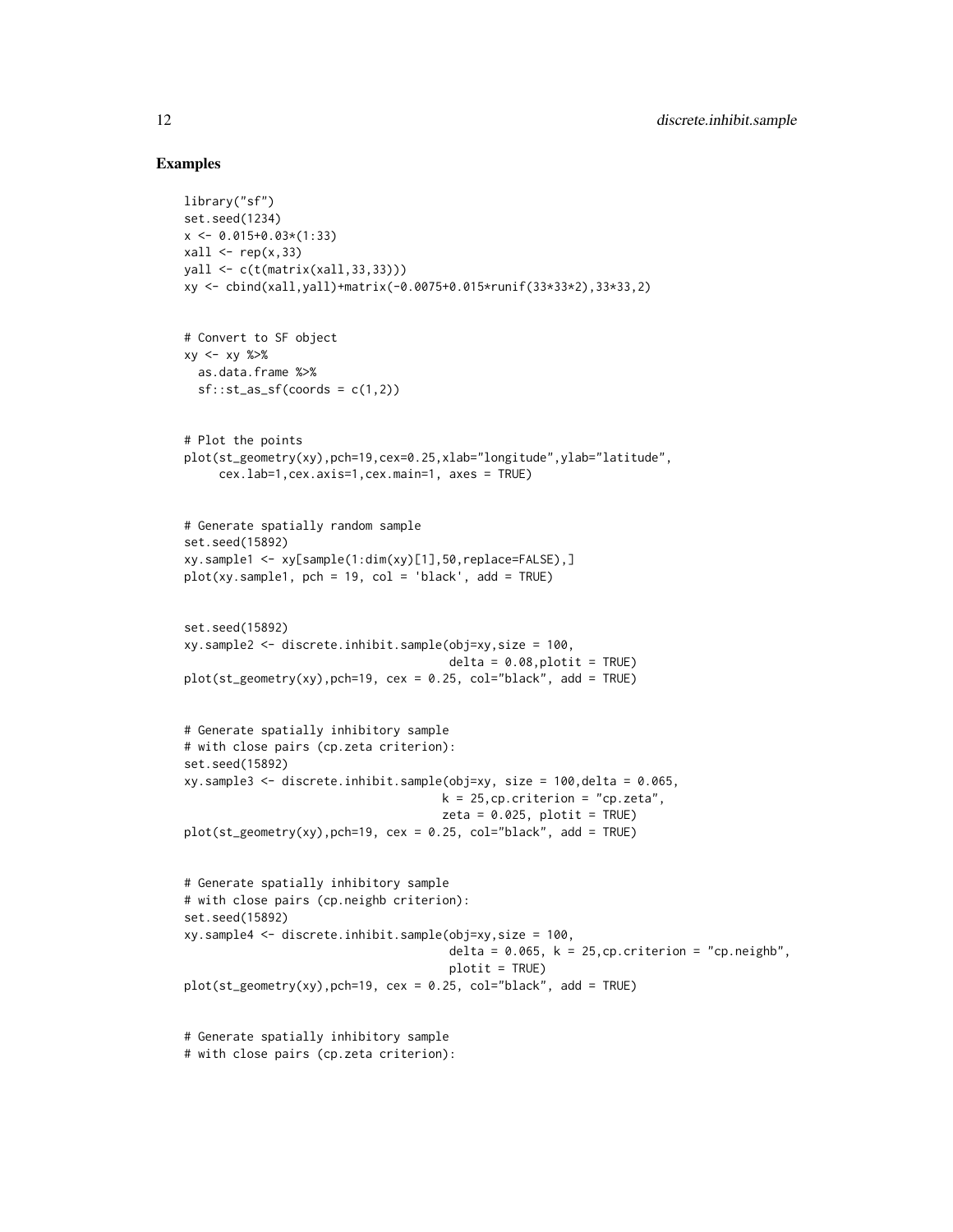#### <span id="page-12-0"></span>majete termine and the set of the set of the set of the set of the set of the set of the set of the set of the set of the set of the set of the set of the set of the set of the set of the set of the set of the set of the s

```
set.seed(15892)
xy.sample5 <- discrete.inhibit.sample(obj=xy,size = 100,
                                      delta = 0.065, cp.criterion = "cp.zeta",
                                      zeta = 0.025, delta.fix = TRUE,
                                      k = 25, plotit = TRUE)
plot(st_geometry(xy),pch=19, cex = 0.25, col="black", add = TRUE)
# Generate simple inhibitory sample from a regular grid
library("PrevMap")
data("sim.data")
set.seed(15892)
xy.sample6 <- discrete.inhibit.sample(obj = sim.data,
                                      size = 50, delta = 0.08, plotit = TRUE)
plot(st_geometry(sim.data),pch=19,col="black", cex = 0.25, add = TRUE)
# Generate inhibitory plus close pairs sample from a regular grid
set.seed(15892)
xy.sample7 <- discrete.inhibit.sample(obj = sim.data,
                                      cp.criterion = "cp.neighb", size = 50,
                                      delta = 0.1, k = 5, plotit =TRUE)
plot(st_geometry(sim.data),pch=19,col="black", cex = 0.25, add = TRUE)
```
majete *Majete malaria prevalence data*

# **Description**

This data-set relates to malaria prevalence study conduted in Majete (Chikwawa), southern Malawi. The variables are as follows:

- rdt: Rapid diagnostic test result;  $0 =$  negative,  $1 =$  positive.
- age: Age of the individual in months.
- quintile: Wealth quintile; ranging from  $1 =$  poor to  $5 =$  well to do.
- itn: Insecticide treated bed-net usage;  $0 = no$ ,  $1 = yes$ .
- elev: Elevation; height above sea level in meters.
- ndvi: Normalised difference vegetation index (greenness).
- agecat: Age category;  $1 = child$ ,  $2 = adult$ .
- geometry: Point or household locations (UTM).

# Usage

```
data("majete")
```
#### Format

A data frame with 747 features and 7 variables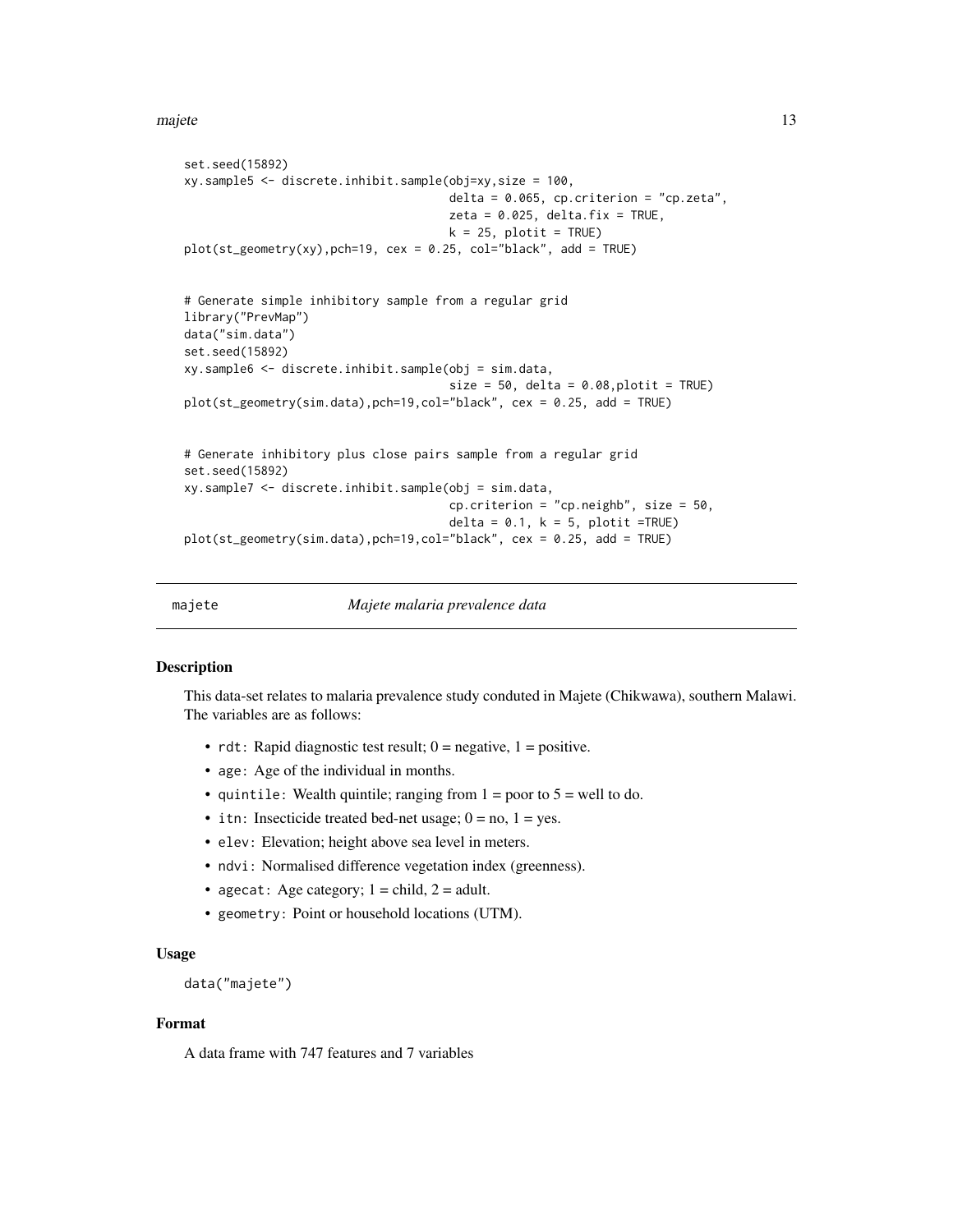# <span id="page-13-0"></span>References

Kabaghe A N, Chipeta M G, McCann R S, Phiri K S, Van Vugt M, Takken W, Diggle P J, and Terlouw D J. (2017). Adaptive geostatistical sampling enables efficient identification of malaria hotspots in repeated cross-sectional surveys in rural Malawi, *PLoS One* 12(2) pp. e0172266

<span id="page-13-1"></span>random.sample *Spatially random sample*

#### Description

This function draws a spatially random sample from a discrete set of units located over some defined geographical region or generate completely spatially random points within a polygon.

# Usage

random.sample(obj = NULL, poly = NULL, type, size, plotit = TRUE)

# Arguments

| obj    | a sf or sp object (with $N \geq$ size) where each line corresponds to one spa-<br>tial location. It should contain values of 2D coordinates, data and, optionally,<br>covariate (s) value (s) at the locations. This argument must be provided when<br>sampling from a "discrete" set of points, see 'type' below for details. |
|--------|--------------------------------------------------------------------------------------------------------------------------------------------------------------------------------------------------------------------------------------------------------------------------------------------------------------------------------|
| poly   | 'optional' a sf or sp polygon in which to generate the design. The default is the<br>bounding box of points given by obj. When sampling from a "continuum", the<br>argument 'poly' must be provided.                                                                                                                           |
| type   | random sampling, a choice of either "discrete", from a set of $N$ potential<br>sampling points or "continuum" from independent, compeletely random points.                                                                                                                                                                     |
| size   | a non-negative integer giving the total number of locations to be sampled.                                                                                                                                                                                                                                                     |
| plotit | 'logical' specifying if graphical output is required. Default is plotit $=$ TRUE.                                                                                                                                                                                                                                              |

# Value

a sf or sp object of dimension n by  $p=dim(obj)[2]$  containing the final sampled locations and any associated values, if sampling from a "discrete" set of points. A matrix of  $n$  by 2 containing sampled locations, if sampling from a "continuum".

# Author(s)

Michael G. Chipeta <mchipeta@mlw.mw>

Peter J. Diggle <p.diggle@lancaster.ac.uk>

#### References

Rowlingson, B. and Diggle, P. 1993 Splancs: spatial point pattern analysis code in S-Plus. Computers and Geosciences, 19, 627-655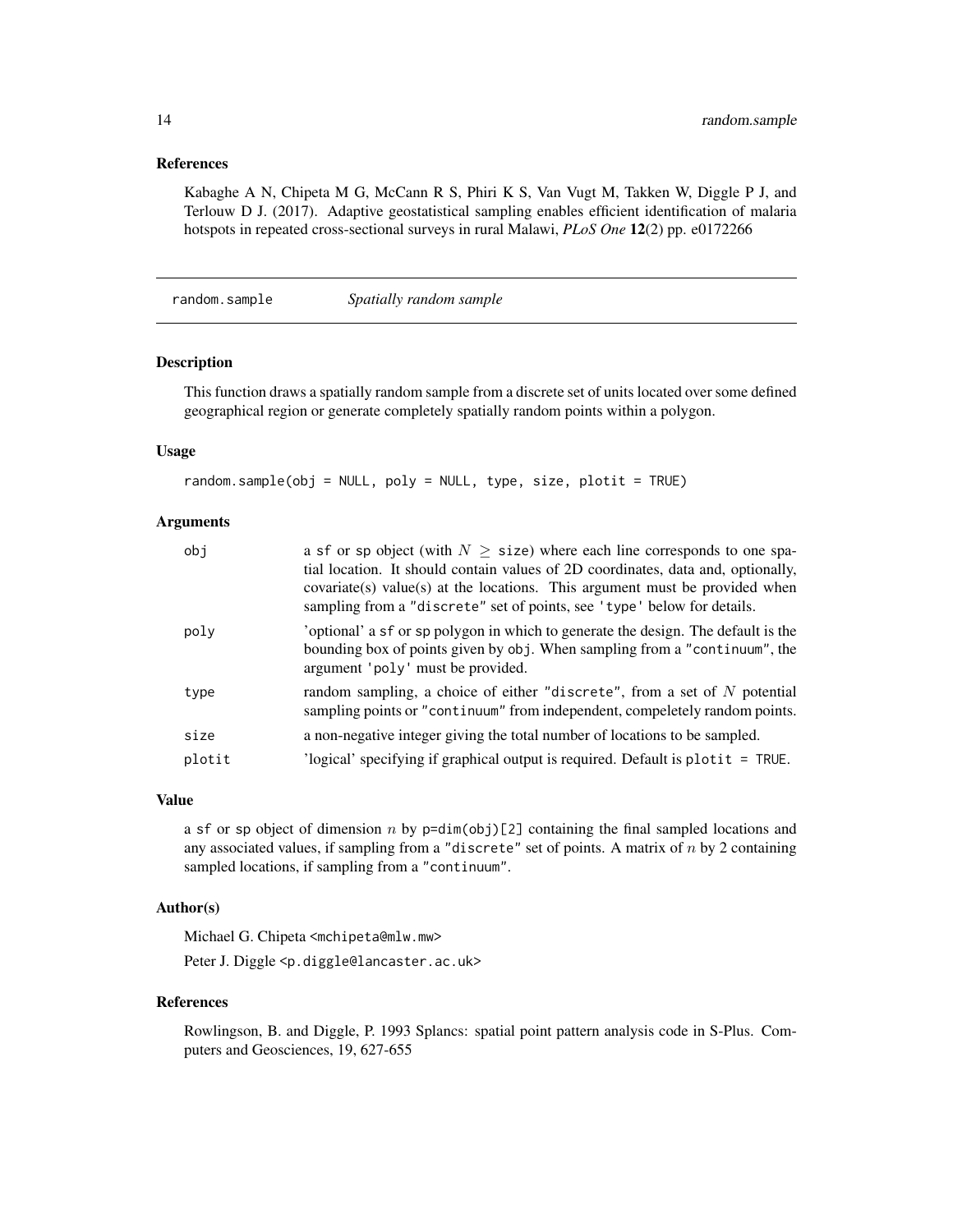#### <span id="page-14-0"></span>sim.data 15

# Examples

```
# 1. Sampling from a discrete set of points.
library("dplyr")
x \le -0.015+0.03*(1:33)xall \leftarrow rep(x,33)yall <- c(t(matrix(xall,33,33)))
xy <- cbind(xall,yall)+matrix(-0.0075+0.015*runif(33*33*2),33*33,2)
\text{colnames}(xy) \leftarrow c('X', 'Y')# Convert to SF
xy \le -xy \frac{8}{9}as.data.frame %>%
  sf::st_as_sf(coords = c(1,2))xy \leftarrow sf::st_as_sf(xy, coords = c('X', 'Y'))# Sampling from a discrete set.
set.seed(15892)
xy.sample <- random.sample(obj = xy, size = 100, type = "discrete", plotit = TRUE)
# Sampling from a continuum.
library("geoR")
data("parana")
poly <- parana$borders
poly <- matrix(c(poly[,1],poly[,2]),dim(poly)[1],2,byrow=FALSE)
# Convert matrix to polygon
poly <- st_sf(st_sfc(st_polygon(list(as.matrix(poly)))))
set.seed(15892)
xy.sample <- random.sample(poly = poly,size = 100, type = "continuum", plotit = TRUE)
```
sim.data *Simulated binomial data-set over the unit square*

# Description

This binomial data-set was simulated by generating a zero-mean stationary Gaussian process over a 35 by 35 grid covering the unit square with Matern correlation sturcture. The parameters used in the simulation are  $\sigma^2 = 0.7$ ,  $\phi = 0.15$ ,  $\kappa = 1.5$  and  $\tau^2 = 0$ . The nugget effect was not included, hence tau2 =  $\theta$ . The variables are as follows:

- data simulated values of the Gaussian process.
- y binomial observations.
- units.m binomial denominators.
- geometry X and Y coordinates.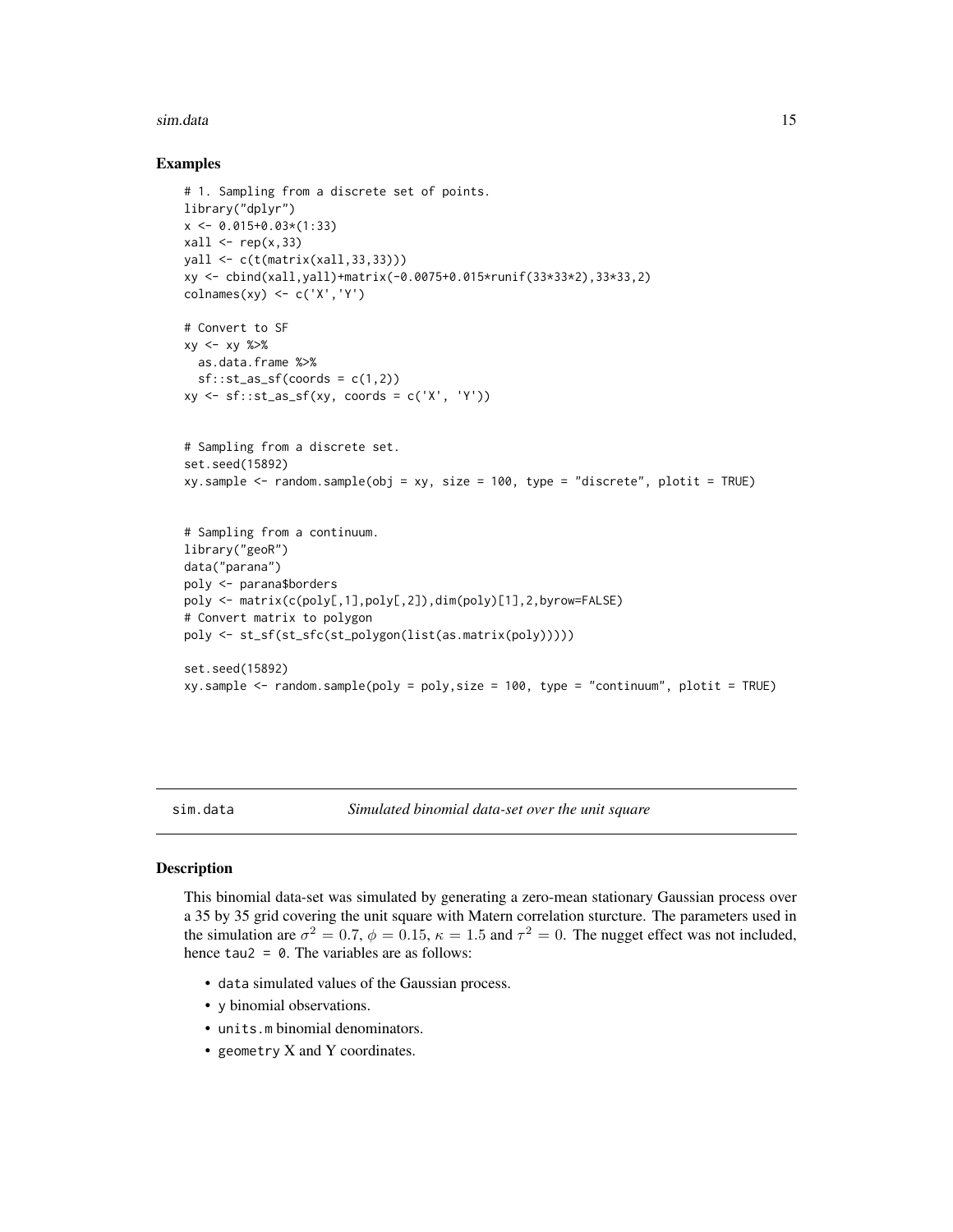16 sim.data

# Usage

data("sim.data")

# Format

A data frame with 1225 rows and 5 variables